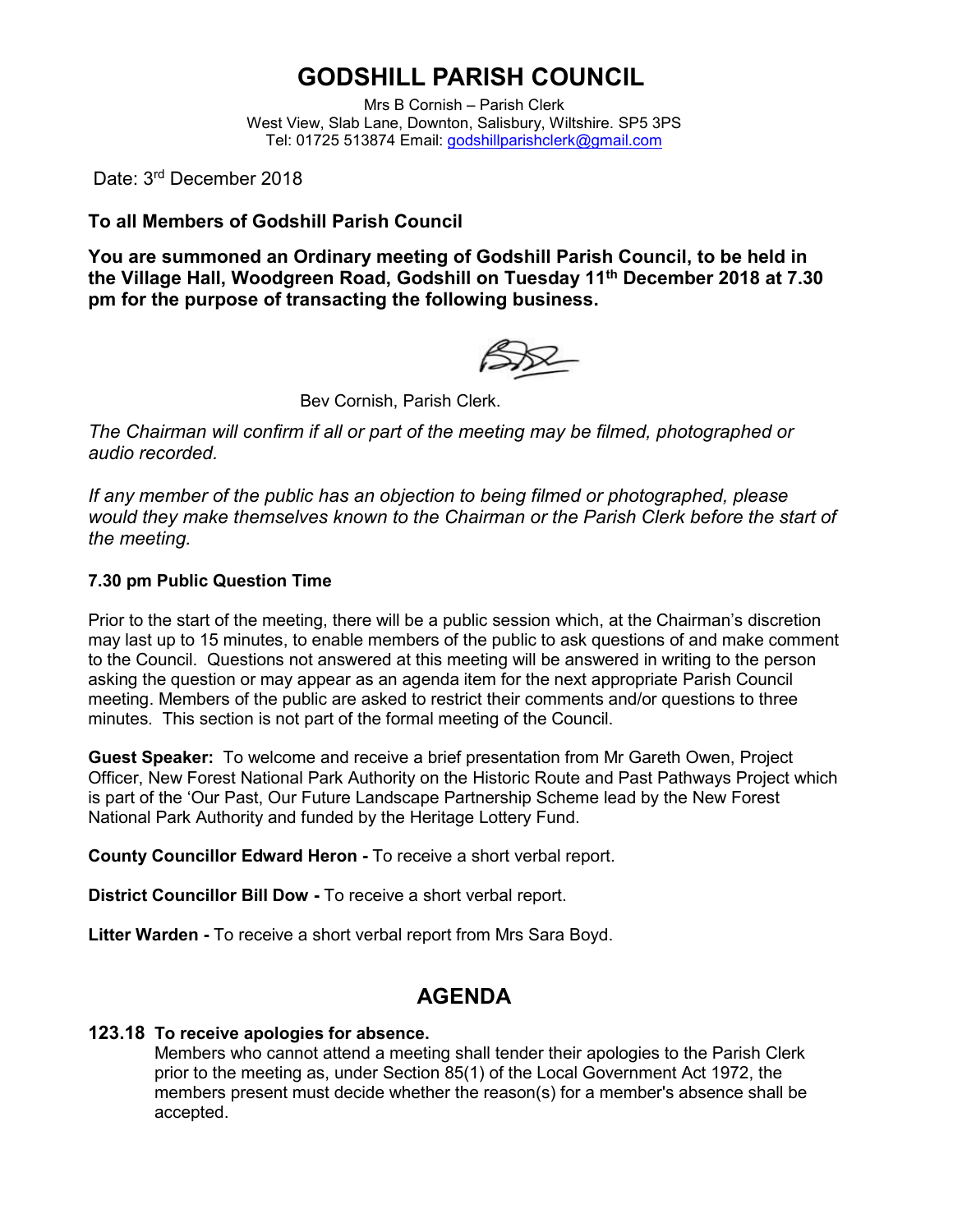# **AGENDA**

#### **124.18 Declarations of Interest:**

- **a.** To receive **Declarations of Interest** in respect of matters contained in this agenda, in accordance with the provisions of the Localism Act 2011 in respect of members and in accordance with the provisions of the Local Government Act 1972 in respect of officers.
- **b.** To consider any **Dispensation Requests** received by the Parish Clerk and not previously considered.
- **125.18 To resolve to approve the Minutes of the ordinary meeting held on 13th November 2018.**
- **126.18 To resolve to refer any business raised by the public in public discussion, and any other matters or items of information from councillors, to a future meeting or to resolve to agree on any other action.**
- **127.18 To resolve to note the Clerk's Report providing information on recent issues and work completed.**
- **128.18 Planning and Tree Works Applications:**

**Application No. CONS/18/1124 166R Woodfern, Sandy Balls Estate, Godshill -** Prune 1 x Leyland Cypress tree.

**Felling Licence Application notification number 019/45089/2018 Sandy Balls Estate, Godshill -** Various works.

**Application No. CONS/18/1164 Moorlands Cottage, Southampton Road, Godshill -** Prune 1 x Oak tree.

- **129.18 To consider the presentation given by Mr Gareth Owen on the Historic Route and Past Pathways Project and to resolve to agree on whether the Parish Council wishes to participate in it and on any next steps.**
- **130.18 To consider and resolve to agree on a response to the Department for Environment, Food and Rural Affairs's Consultation and 'Call for Evidence' on its independent review of England's National Parks and Areas of Outstanding Natural Beauty (AONBs).**
- **131.18 To consider and resolve to agree on a response to a request from the New Forest Rangers to display 'wooden, near-life-size silhouettes of Forest animals and associated banner in towns and villages around the New Forest' in order to raise awareness of the importance of careful driving and to agree on their location.**
- **132.18 To resolve to approve the following payment:** £30.00 - The Clerk - For monthly meter payments for village hall heating. £11.06 - Fordingbridge Town Council – For Lengthsman's materials. £2,457.60 - AED Locator (E.U.) Ltd/Heartsafe – For Public Access Defibrillator.
- **133.18 Finance and Policy:**
	- **a. Precept 2019/20 - To consider and resolve to approve the draft budget and precept submitted by the Clerk and to consider any projects for the 2019/20 financial year.**